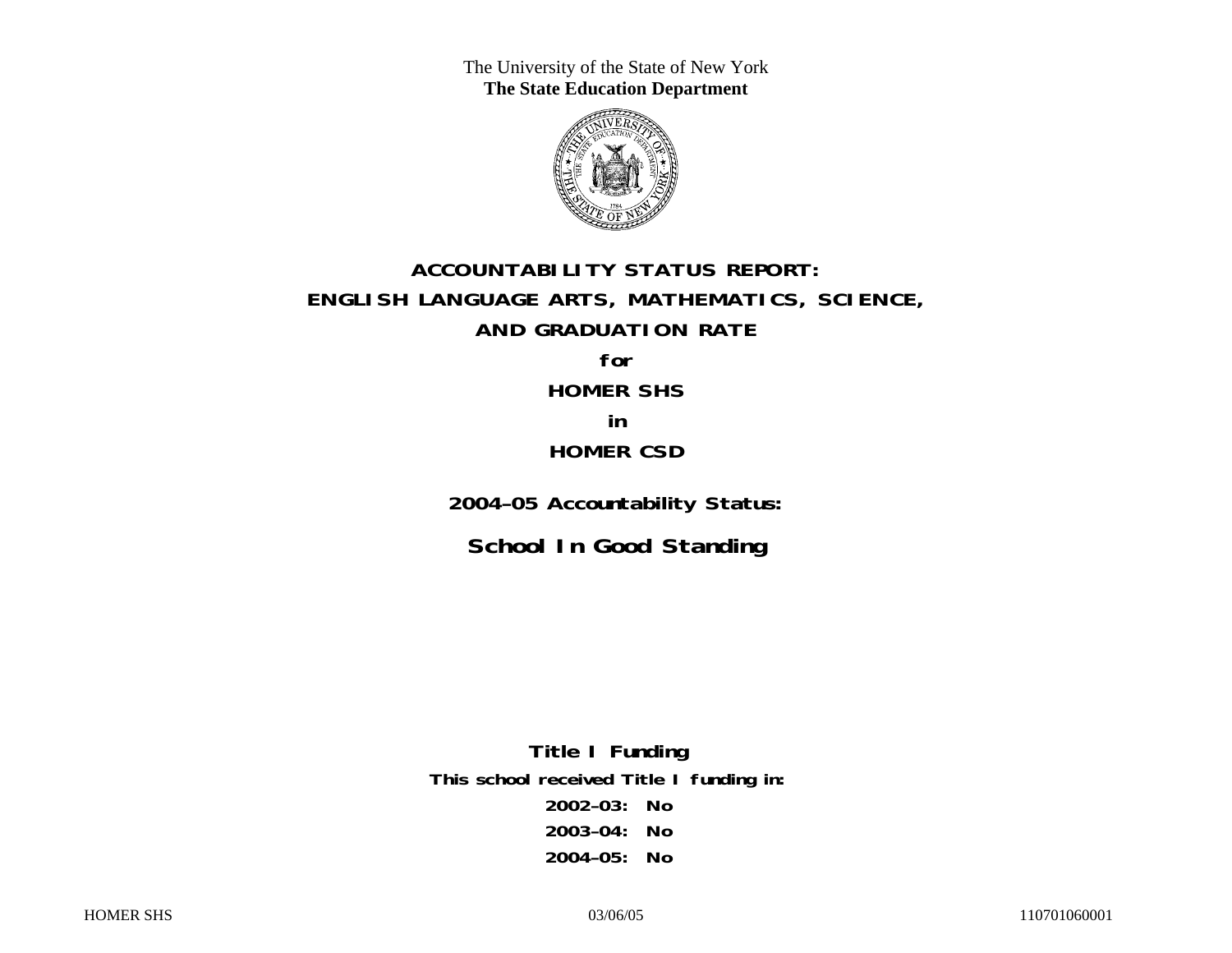#### **School Accountability Status Categories**

The list below defines the school status categories under New York State's school accountability system, which is divided into a Federal Title I component and a State component. A school that does not receive Title I funding in a school year does not have a federal status in that year. Schools receiving Title I funds that are not in good standing must provide school choice for their students; those in need of improvement year 2 and beyond must also provide Supplemental Education Services to eligible students. Other consequences for schools not in good standing can be found at: **www.emsc.nysed.gov/deputy/nclb/accountability/siinfo.htm**. To be removed from any improvement status, a school must make Adequate Yearly Progress (AYP) in the grade and subject for which it was identified for two consecutive years, or in the case of a School Under Registration Review, achieve the performance targets established for the school by the Commissioner.

**School in Good Standing:** A school is considered to be in good standing if it has not been identified as a School in Need of Improvement, Requiring Corrective Action, Planning for Restructuring, or Requiring Academic Progress, or as a School Under Registration Review.

**School Requiring Academic Progress:** Under the State component of New York's accountability system, a school that does not make AYP in the same grade and subject for two consecutive years is considered a School Requiring Academic Progress (Year 1) for the following year. In each succeeding year that the school fails to make AYP, the year designation is incremented by one.

**School in Need of Improvement (Year 1):** A school that has not made AYP for two consecutive years in the same grade and subject while receiving Title I funds is considered a School in Need of Improvement (Year 1) for the following year.

**School in Need of Improvement (Year 2):** A School in Need of Improvement (Year 1) that does not make AYP in the grade and subject for which it was identified while receiving Title I funds is considered a School in Need of Improvement (Year 2) for the following year.

**School Requiring Corrective Action:** A School in Need of Improvement (Year 2) that does not make AYP in the grade

and subject for which it was identified while receiving Title I funds is considered a School Requiring Corrective Action for the following year.

**School Planning for Restructuring:** A School Requiring Corrective Action that does not make AYP in the grade and subject for which it was identified while receiving Title I funds is considered a School Planning for Restructuring for the following year.

**School Restructuring:** A School Planning for Restructuring that does not make AYP in the grade and subject for which it was identified while receiving Title I funds is considered a School Restructuring for the following year.

**School Under Registration Review (SURR):** Schools that are farthest from the State standard and that have been determined by the Commissioner to be most in need of improvement are Schools Under Registration Review. These schools must achieve performance targets specified by the Commissioner of Education in their area(s) of identification within a prescribed timeframe or risk having their registration revoked by the Board of Regents.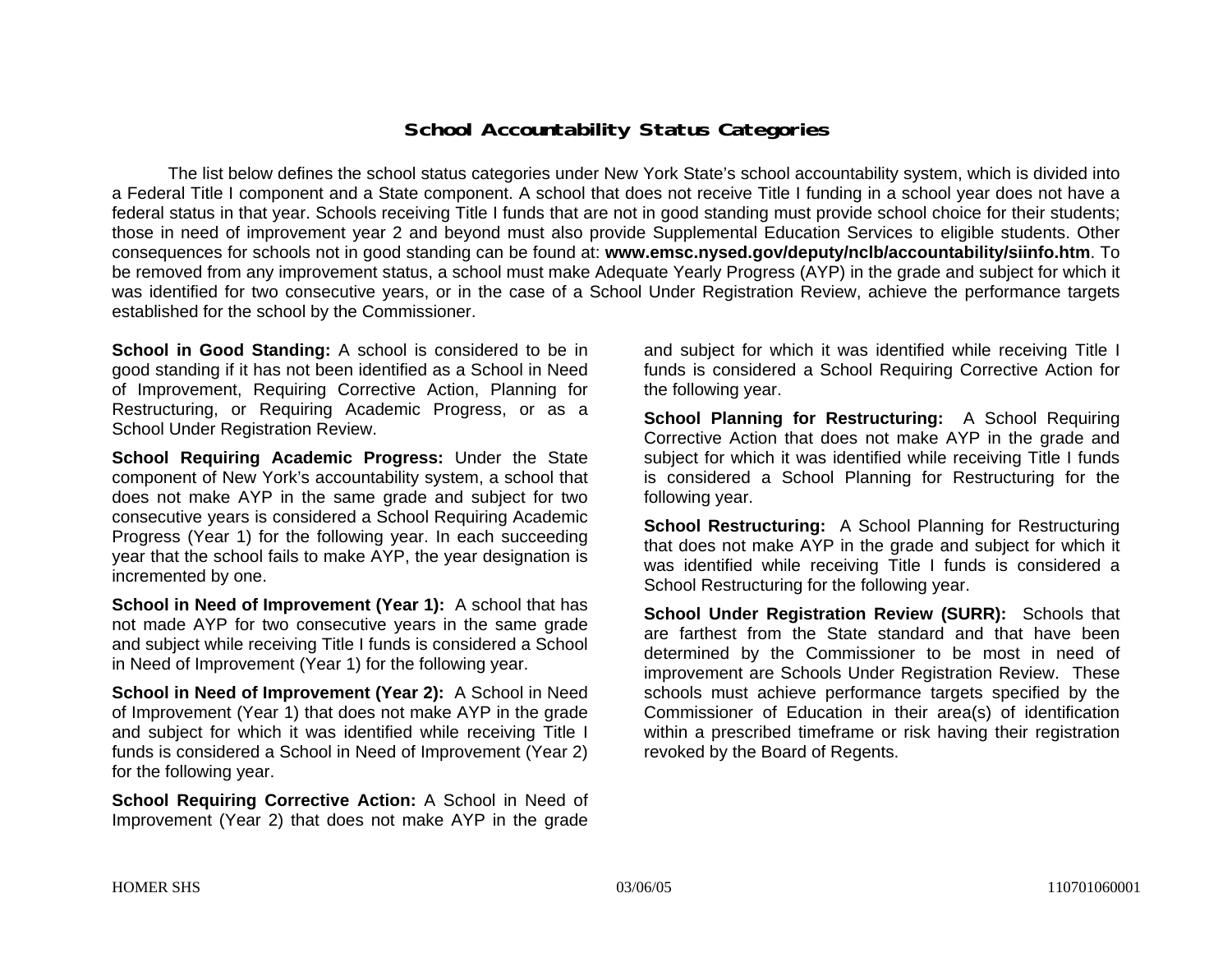### **Secondary-Level English Language Arts**

Definitions of terms, such as Performance Index and Effective Annual Measurable Objective (AMO), are in the glossary, which is the last page of this report.

#### **For a school or a district to make Adequate Yearly Progress (AYP) in 2003–04, every accountability group must make AYP.**

**For an accountability group to make AYP in 2003–04,** 95 percent of seniors in each accountability group of 40 or more must have taken an English examination that meets the student graduation requirement. Each group must also meet its Effective AMO *or* make safe harbor (*2003–04 Performance* and *Standards*). To meet the Effective AMO, the Performance Index for each group with 30 or more cohort members must equal or exceed the Effective AMO. To make safe harbor, the

Performance Index of each of these groups must equal or exceed its ELA safe harbor target *and* the group must meet the graduation-rate qualification for safe harbor. (See the graduation-rate page of this report for further information on meeting the graduation-rate qualification for safe harbor.)

*ELA Safe Harbor Targets:* The secondary-level 2003–04 ELA Safe Harbor Target is calculated by using the following equation: 2002–03 PI + (200 – the 2002–03 PI) <sup>×</sup> 0.10. The 2004–05 ELA Safe Harbor Target is calculated by using the following equation: 2003–04 PI + (200 – the 2003–04 PI)  $\times$  0.10. The 2004–05 target is provided for groups whose PI was below the Effective AMO in 2003–04.

| <b>Accountability Group</b>       | 2003-04 Participation                 |                                           | 2003-04 Performance*                                 |                      | 2003-04 Standards |                                        |                                                                    |                                                       | $2004 - 05$                            |
|-----------------------------------|---------------------------------------|-------------------------------------------|------------------------------------------------------|----------------------|-------------------|----------------------------------------|--------------------------------------------------------------------|-------------------------------------------------------|----------------------------------------|
|                                   | Count of<br>Seniors in<br>$2003 - 04$ | Percent<br>οf<br><b>Seniors</b><br>Tested | Count of 2000<br>Accountability<br>Cohort<br>Members | Performance<br>Index | Effective<br>AMO  | <b>ELA</b><br>Safe<br>Harbor<br>Target | Met the<br>Graduation-<br>Rate<br>Qualification for<br>Safe Harbor | <b>Made</b><br>AYP in<br><b>ELA</b> in<br>$2003 - 04$ | <b>ELA</b><br>Safe<br>Harbor<br>Target |
| <b>All Students</b>               | 183                                   | 91%                                       | 182                                                  | 176                  | 134               |                                        |                                                                    | <b>NO</b>                                             |                                        |
| <b>Students with Disabilities</b> | 33                                    |                                           | 33                                                   | 112                  | 125               | 125                                    | $***$                                                              | <b>NO</b>                                             | 121                                    |
| American Indian/Alaskan<br>Native |                                       |                                           |                                                      |                      |                   |                                        |                                                                    |                                                       |                                        |
| <b>Black</b>                      | 3                                     |                                           | 4                                                    |                      |                   |                                        |                                                                    |                                                       |                                        |
| Hispanic                          | 3                                     |                                           | 3                                                    |                      |                   |                                        |                                                                    |                                                       |                                        |
| Asian or Pacific Islander         |                                       |                                           |                                                      |                      |                   |                                        |                                                                    |                                                       |                                        |
| White                             | 177                                   | 91%                                       | 175                                                  | 175                  | 134               |                                        |                                                                    | <b>NO</b>                                             |                                        |
| <b>Limited English Proficient</b> |                                       |                                           |                                                      |                      |                   |                                        |                                                                    |                                                       |                                        |
| Economically<br>Disadvantaged     | 9                                     |                                           | 11                                                   |                      |                   |                                        |                                                                    |                                                       |                                        |
| <b>Final AYP Determination</b>    |                                       |                                           |                                                      |                      |                   |                                        |                                                                    | <b>NO</b>                                             |                                        |

\*For schools with fewer than thirty 2000 accountability cohort members, 1999 and 2000 cohort data were combined to determine counts and PIs.

\*\*Groups with a "\*\*" are not required to meet the graduation-rate qualification for safe harbor, because fewer than 30 members in the 1999 graduation-rate cohort were in those groups.

**State accountability status in secondary-level English language arts: School In Good Standing** 

**Title I accountability status in secondary-level English language arts: School Has No Status - No Title I Funding**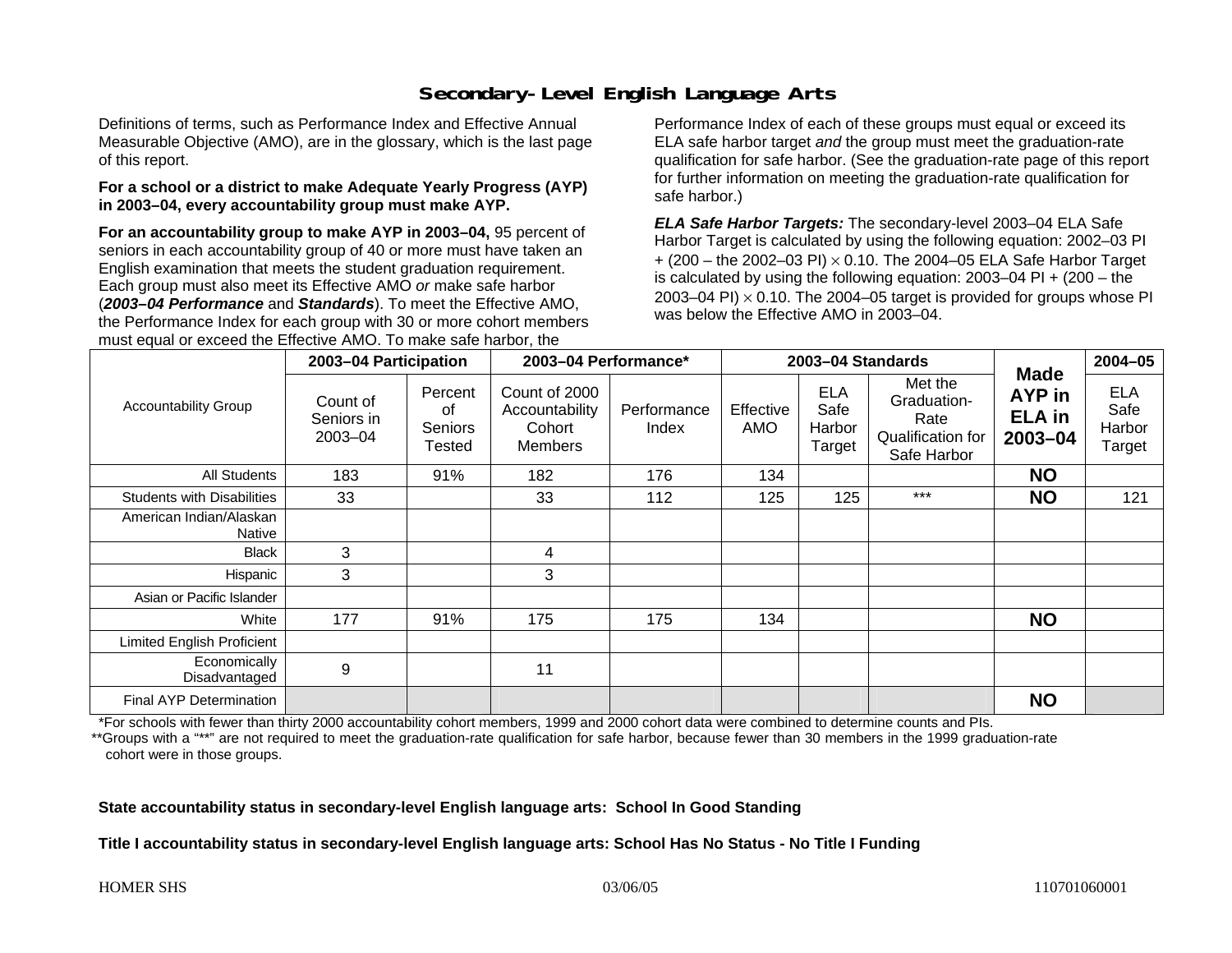### **Secondary-Level Mathematics**

Definitions of terms, such as Performance Index and Effective Annual Measurable Objective (AMO), are in the glossary, which is the last page of this report.

#### **For a school or a district to make Adequate Yearly Progress (AYP) in 2003–04, every accountability group must make AYP.**

**For an accountability group to make AYP in 2003–04,** 95 percent of seniors in each accountability group of 40 or more must have taken a mathematics examination that meets the student graduation requirement. Each group must also meet its Effective AMO *or* make safe harbor (*2003–04 Performance* and *Standards*). To meet the Effective AMO, the Performance Index for each group with 30 or more cohort members must equal or exceed the Effective AMO. To make safe

harbor, the Performance Index of each of these groups must equal or exceed its math safe harbor target *and* the group must meet the graduation-rate qualification for safe harbor. (See the graduation-rate page of this report for further information on meeting the graduation-rate qualification for safe harbor.)

*Math Safe Harbor Targets:* The secondary-level 2003–04 Math Safe Harbor Target is calculated by using the following equation: 2002–03 PI + (200 – the 2002–03 PI) <sup>×</sup> 0.10. The 2004–05 Math Safe Harbor Target is calculated by using the following equation: 2003–04 PI + (200 – the 2003–04 PI)  $\times$  0.10. The 2004–05 target is provided for groups whose PI was below the Effective AMO in 2003–04.

| <b>Accountability Group</b>       | 2003-04 Participation             |                                    | 2003-04 Performance*                                        |                      | 2003-04 Standards |                                  |                                                                    |                                                           | $2004 - 05$                      |
|-----------------------------------|-----------------------------------|------------------------------------|-------------------------------------------------------------|----------------------|-------------------|----------------------------------|--------------------------------------------------------------------|-----------------------------------------------------------|----------------------------------|
|                                   | Count of<br>Seniors in<br>2003-04 | Percent<br>οf<br>Seniors<br>Tested | Count of 2000<br>Accountability<br>Cohort<br><b>Members</b> | Performance<br>Index | Effective<br>AMO  | Math<br>Safe<br>Harbor<br>Target | Met the<br>Graduation-<br>Rate<br>Qualification for<br>Safe Harbor | <b>Made</b><br><b>AYP</b> in<br><b>Math in</b><br>2003-04 | Math<br>Safe<br>Harbor<br>Target |
| <b>All Students</b>               | 183                               | 92%                                | 182                                                         | 169                  | 124               |                                  |                                                                    | <b>NO</b>                                                 |                                  |
| <b>Students with Disabilities</b> | 33                                |                                    | 33                                                          | 100                  | 115               | 115                              | $***$                                                              | <b>NO</b>                                                 | 110                              |
| American Indian/Alaskan<br>Native |                                   |                                    |                                                             |                      |                   |                                  |                                                                    |                                                           |                                  |
| <b>Black</b>                      | 3                                 |                                    | 4                                                           |                      |                   |                                  |                                                                    |                                                           |                                  |
| Hispanic                          | 3                                 |                                    | 3                                                           |                      |                   |                                  |                                                                    |                                                           |                                  |
| Asian or Pacific Islander         |                                   |                                    |                                                             |                      |                   |                                  |                                                                    |                                                           |                                  |
| White                             | 177                               | 92%                                | 175                                                         | 170                  | 124               |                                  |                                                                    | <b>NO</b>                                                 |                                  |
| Limited English Proficient        |                                   |                                    |                                                             |                      |                   |                                  |                                                                    |                                                           |                                  |
| Economically<br>Disadvantaged     | 9                                 |                                    | 11                                                          |                      |                   |                                  |                                                                    |                                                           |                                  |
| <b>Final AYP Determination</b>    |                                   |                                    |                                                             |                      |                   |                                  |                                                                    | <b>NO</b>                                                 |                                  |

\*For schools with fewer than thirty 2000 accountability cohort members, 1999 and 2000 cohort data were combined to determine counts and PIs.

\*\*Groups with a "\*\*" are not required to meet the graduation-rate qualification for safe harbor, because fewer than 30 members in the 1999 graduation-rate cohort were in those groups.

**State accountability status in secondary-level mathematics: School In Good Standing** 

**Title I accountability status in secondary-level mathematics: School Has No Status - No Title I Funding**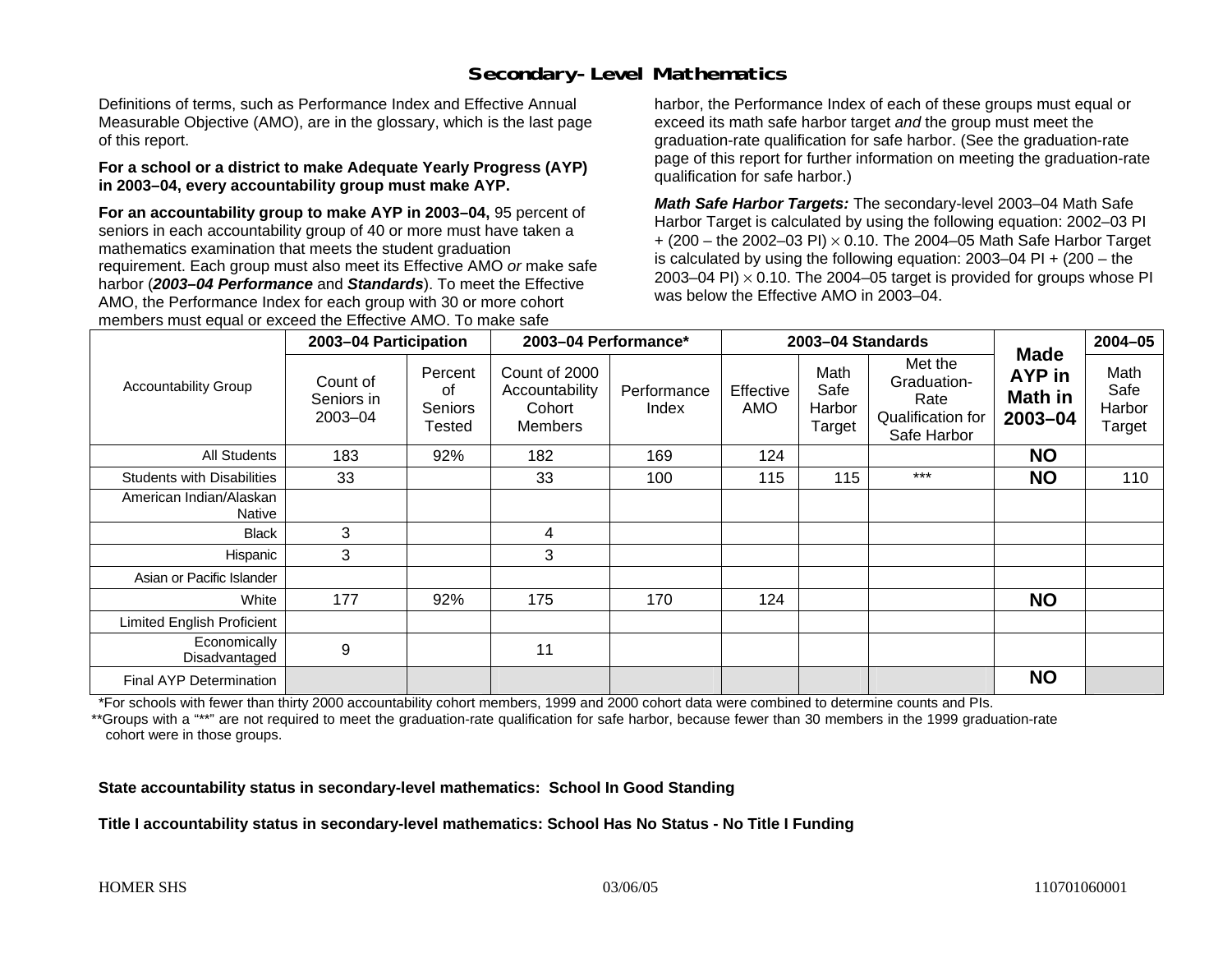### **Graduation Rate**

Definitions of terms, such as Progress Target and Adequate Yearly Progress (AYP), are in the glossary, which is the last page of this report.

*Made AYP in Graduation Rate in 2003–04:* For a school or a district to make AYP in graduation rate, the Percent Earning a Local Diploma by August 31, 2003 for the "All Students" group must equal or exceed the Graduation-Rate Standard or the Graduation-Rate Progress Target.

*Qualification for Safe Harbor in Secondary-Level ELA and Math:* For an accountability group to be considered Qualified for Safe Harbor in Secondary-Level ELA and Math, the Percent Earning a Local Diploma by August 31, 2003 must equal or exceed the Graduation-Rate Standard or the Graduation-Rate Progress Target for that group.

*Graduation-Rate Progress Targets:* The 2003–04 Graduation-Rate Progress Target is calculated by adding one point to the Percent of the 1998 Cohort Earning a Local Diploma by August 31, 2002. The 2004–05 Graduation-Rate Progress Target is calculated by adding one point to the Percent of the 1999 Cohort Earning a Local Diploma by August 31, 2003. This target is provided for each group whose Percent Earning a Local Diploma by August 31, 2003 is below the Graduation-Rate Standard in 2003–04 (55). Groups with fewer than 30 cohort members are not subject to this criterion.

|                                   |                                                                  | 2003-04 Performance                                      | 2003-04 Standards               |                                           |                                                                             | 2003-04                                                                   | $2004 - 05$                               |
|-----------------------------------|------------------------------------------------------------------|----------------------------------------------------------|---------------------------------|-------------------------------------------|-----------------------------------------------------------------------------|---------------------------------------------------------------------------|-------------------------------------------|
| Accountability Group              | Count of<br>1999<br>Graduation-<br>Rate Cohort<br><b>Members</b> | Percent Earning a<br>Local Diploma by<br>August 31, 2003 | Graduation-<br>Rate<br>Standard | Graduation-<br>Rate<br>Progress<br>Target | <b>Made AYP</b><br><b>in</b><br><b>Graduation</b><br>Rate in<br>$2003 - 04$ | Qualified<br>for Safe<br>Harbor in<br>Secondary-<br>Level ELA<br>and Math | Graduation-<br>Rate<br>Progress<br>Target |
| All Students                      | 215                                                              | 90                                                       | 55                              |                                           | <b>YES</b>                                                                  | <b>YES</b>                                                                |                                           |
| <b>Students with Disabilities</b> | 19                                                               |                                                          |                                 |                                           |                                                                             |                                                                           |                                           |
| American Indian/Alaskan Native    |                                                                  |                                                          |                                 |                                           |                                                                             |                                                                           |                                           |
| <b>Black</b>                      | $\overline{2}$                                                   |                                                          |                                 |                                           |                                                                             |                                                                           |                                           |
| Hispanic                          |                                                                  |                                                          |                                 |                                           |                                                                             |                                                                           |                                           |
| Asian or Pacific Islander         | 1                                                                |                                                          |                                 |                                           |                                                                             |                                                                           |                                           |
| White                             | 212                                                              | 90                                                       | 55                              |                                           |                                                                             | <b>YES</b>                                                                |                                           |
| Limited English Proficient        |                                                                  |                                                          |                                 |                                           |                                                                             |                                                                           |                                           |
| Economically Disadvantaged        | 15                                                               |                                                          |                                 |                                           |                                                                             |                                                                           |                                           |
| <b>Final AYP Determination</b>    |                                                                  |                                                          |                                 |                                           | <b>YES</b>                                                                  |                                                                           |                                           |

#### **State accountability status for graduation rate: School In Good Standing**

**Title I accountability status for graduation rate: School Has No Status - No Title I Funding**